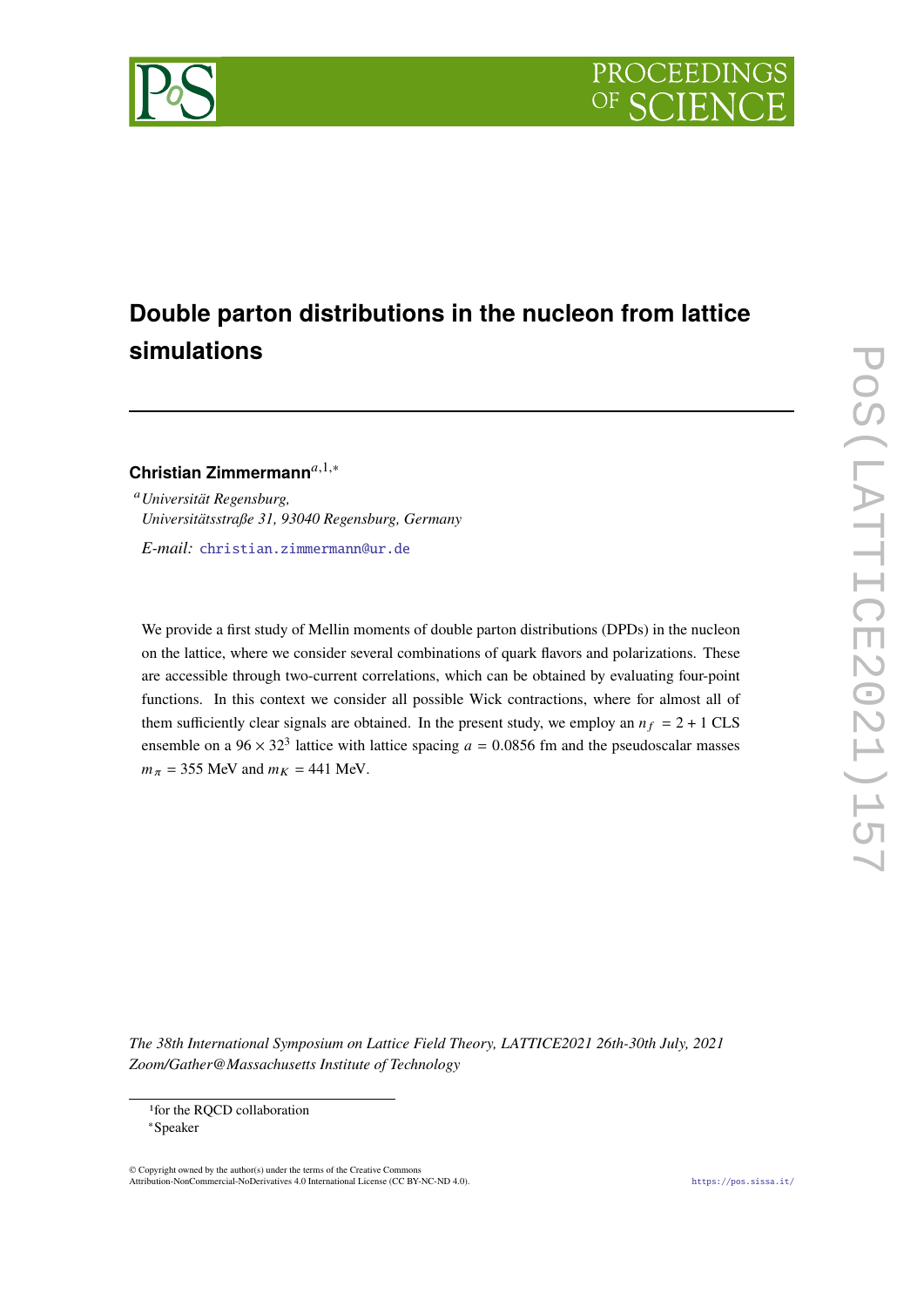### **1. Introduction**

The high-luminosity upgrade of the LHC will lead to a substantial reduction of the statistical error in experiments regarding beyond the standard model research. In order to reach reliable conclusions from the experiments, the precision of theoretical predictions has to be improved accordingly. In particular, this concerns the effects of double parton scattering (DPS), which can be parameterized through so-called double parton distributions (DPDs). The corresponding contribution to the proton-proton scattering cross section involves the following integral over the transverse quark distance  $v$  [\[1\]](#page-8-0):

$$
\int d^2y \ F_{a_1a_2}(x_1, x_2, y) \ F_{b_1b_2}(x'_1, x'_2, y) , \tag{1}
$$

with the DPD  $F_{a_1 a_2}(x_1, x_2, y)$ , which depends on the momentum fractions  $x_i$  of the two scattering quarks within one proton, as well as the transverse distance y between them. Like ordinary PDFs, DPDs are non-perturbative objects, the determinations from first principle is quite challenging.

Due to the lack of knowledge, DPDs are often approximated to completely factorize w.r.t. their arguments  $x_i$  (momentum fractions) and y:

$$
F_{a_1a_2}(x_1, x_2, y) \stackrel{?}{=} f_{a_1}(x_1) f_{a_2}(x_2) G(y).
$$
 (2)

where  $G(y)$  is assumed to be a unique (flavor independent) function. This leads to the so-called pocket formula [\[2\]](#page-8-1):

<span id="page-1-2"></span><span id="page-1-1"></span><span id="page-1-0"></span>
$$
\sigma_{\text{DPS},ij} = \frac{1}{C} \frac{\sigma_{\text{SPS},i} \sigma_{\text{SPS},j}}{\sigma_{\text{eff}}} \,, \tag{3}
$$

Non-perturbative access to DPDs is given by lattice simulations. In the present work we shall give a summary on our simulations of proton four-point functions, which can be related to DPD Mellin moments. Here restrict to the lowest moment. For those, we shall present the most important results. This includes aspects regarding the validity of the aforementioned pocket formula and further factorization assumptions. For further details, we refer to [\[3\]](#page-8-2).

### **2. Double parton distributions and two-current matrix elements**

For an unpolarized proton double parton distributions can be defined as [\[1\]](#page-8-0)

$$
F_{a_1a_2}(x_1, x_2, y) = 2p^+ \int dy^- \int \frac{dz_1^-}{2\pi} \frac{dz_2^-}{2\pi} e^{i(x_1z_1^- + x_2z_2^-)p^+} \times \sum_{\lambda} \langle p, \lambda | O_{a_1}(y, z_1) O_{a_2}(0, z_2) | p, \lambda \rangle , \quad (4)
$$

where  $\sum_{\lambda}^{\prime}$  indicates the average over the two helicity states. The definition involves the light-cone operators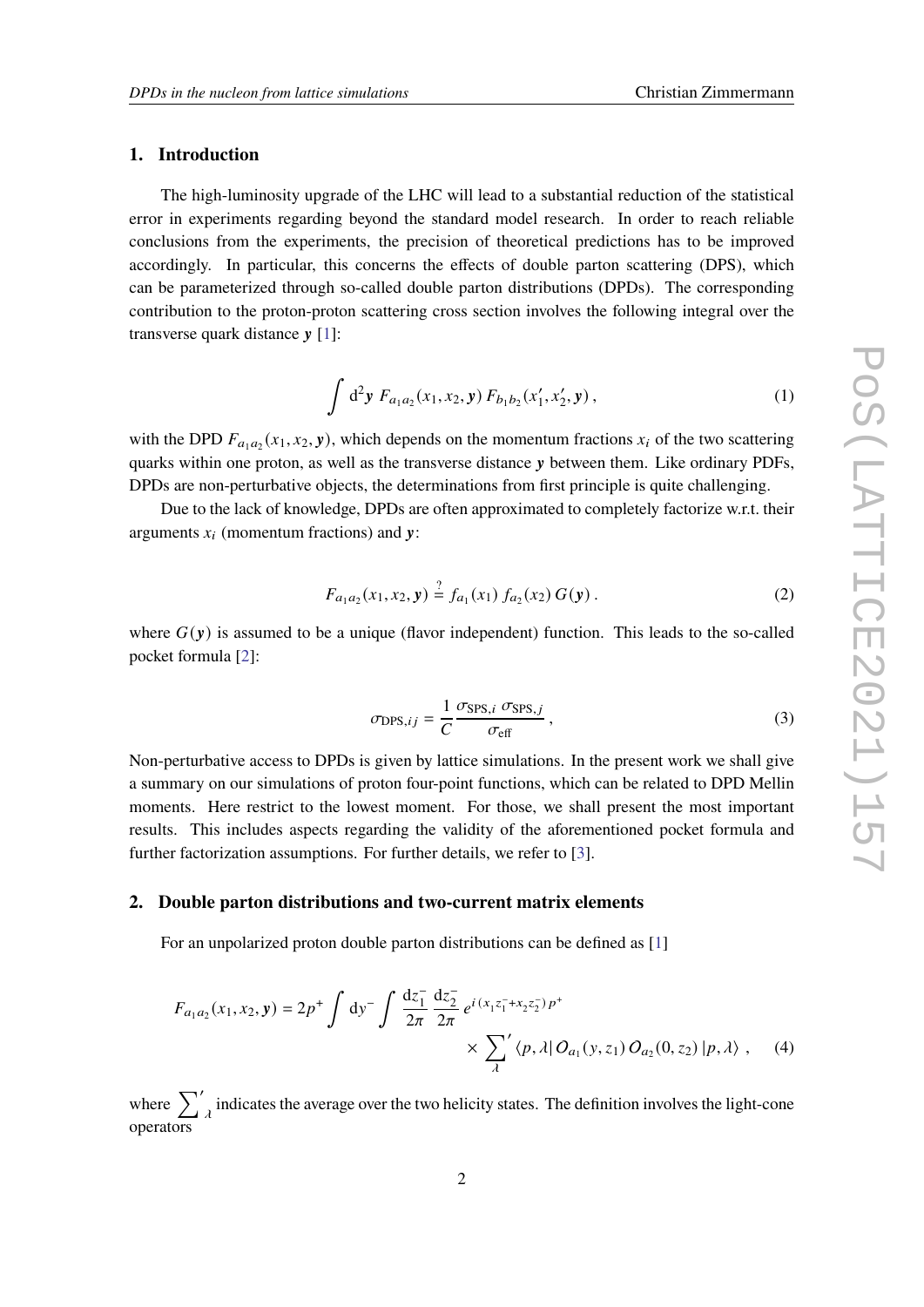$$
O_a(y, z) = \bar{q} \left( y - \frac{1}{2} z \right) \Gamma_a q \left( y + \frac{1}{2} z \right) \Big|_{z^+ = y^+ = 0, z = 0} ,
$$
 (5)

where the Dirac matrix  $\Gamma_a$  selects the quark polarization. We distinguish between the following three possibilities

$$
\Gamma_q = \frac{1}{2}\gamma^+, \qquad \Gamma_{\Delta q} = \frac{1}{2}\gamma^+\gamma_5, \qquad \Gamma_{\delta q}^j = \frac{1}{2}i\sigma^{j\dagger}\gamma_5 \quad (j = 1, 2), \qquad (6)
$$

corresponding to unpolarized, longitudinally polarized and transversely polarized quarks, respectively. Due to rotational symmetry the DPDs can be decomposed in terms of rotationally invariant functions:

$$
F_{q_1q_2}(x_1, x_2, y) = f_{q_1q_2}(x_1, x_2, y^2),
$$
  
\n
$$
F_{\Delta q_1\Delta q_2}(x_1, x_2, y) = f_{\Delta q_1\Delta q_2}(x_1, x_2, y^2),
$$
  
\n
$$
F_{\delta q_1q_2}^{j_1}(x_1, x_2, y) = \epsilon^{j_1k} y^k m f_{\delta q_1q_2}(x_1, x_2, y^2),
$$
  
\n
$$
F_{q_1\delta q_2}^{j_2}(x_1, x_2, y) = \epsilon^{j_2k} y^k m f_{q_1\delta q_2}(x_1, x_2, y^2),
$$
  
\n
$$
F_{\delta q_1\delta q_2}^{j_1j_2}(x_1, x_2, y) = \delta^{j_1j_2} f_{\delta q_1\delta q_2}(x_1, x_2, y^2) + (2y^{j_1}y^{j_2} - \delta^{j_1j_2}y^2) m^2 f_{\delta q_1\delta q_2}^{t}(x_1, x_2, y^2).
$$
\n(7)

Further symmetries are discussed in [\[1,](#page-8-0) [3\]](#page-8-2).

In theoretical prescriptions, DPDs are often approximated in terms of impact parameter distributions  $f_a(x, b)$ , i.e. a factorization of the form

<span id="page-2-1"></span>
$$
F_{a_1a_2}(x_1,x_2,\mathbf{y}) \stackrel{?}{=} \int \mathrm{d}^2\mathbf{b} \, f_{a_1}(x_1,\mathbf{b}+\mathbf{y}) \, f_{a_2}(x_2,\mathbf{b}) \, . \tag{8}
$$

Formally, this can be derived by inserting of a complete set of eigenstates between the two lightcone operators in [\(4\)](#page-1-0) and assuming that only the proton states dominate. In this step any possible correlations between the two scattering quarks are neglected. Differences between the two sides of the equation indicate the strength of quark-quark correlations.

Like for ordinary parton distribution functions, obtaining information on the  $x_i$ -dependence requires a treatment of light-like distances between the quark fields, which cannot be done on an Euclidean lattice. Hence, we consider Mellin moments, where the corresponding degrees of freedom are integrated out. The definition of the first DPD Mellin moment is given by:

<span id="page-2-0"></span>
$$
I_{a_1 a_2}(y^2) = \int_{-1}^1 dx_1 \int_{-1}^1 dx_2 f_{a_1 a_2}(x_1, x_2, y^2).
$$
 (9)

After the integration over the momentum fractions  $x_i$ , the light-cone operators appearing in [\(4\)](#page-1-0) become local operators. If the distance between the two operators is purely spatial, i.e.  $y^0 = 0$ , the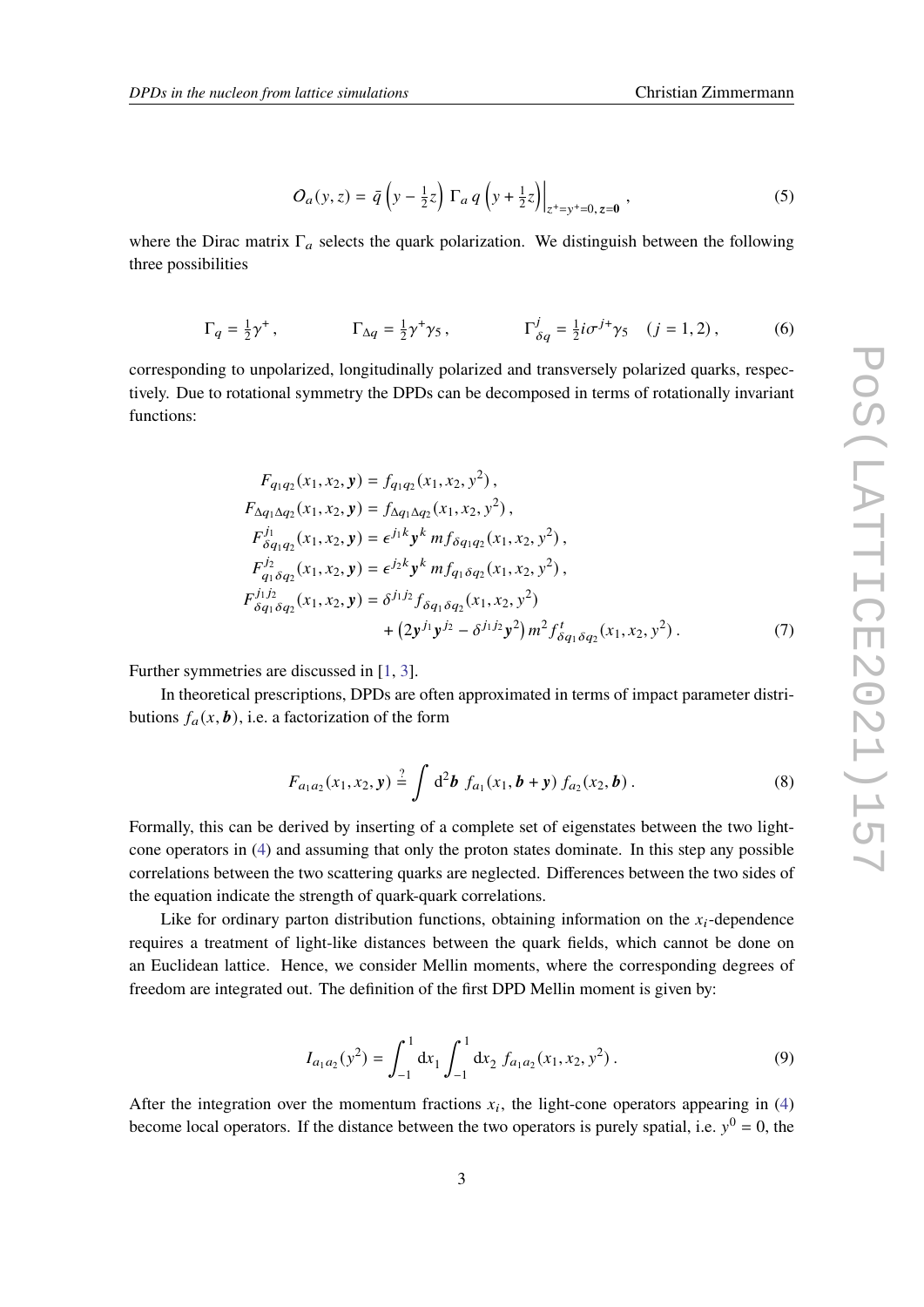corresponding matrix elements can be evaluated on the lattice. In general, we treat matrix elements of the following form:

<span id="page-3-0"></span>
$$
M_{q_1q_2,i_1i_2}^{\mu_1\cdots\mu_2\cdots}(p,y) := \sum_{\lambda} \langle p,\lambda|J_{q_1,i_1}^{\mu_1\cdots}(y)J_{q_2,i_2}^{\mu_2\cdots}(0)|p,\lambda\rangle ,
$$
 (10)

with the local currents

$$
J_{q,V}^{\mu}(y) = \bar{q}(y)\gamma^{\mu}q(y), \qquad J_{q,A}^{\mu}(y) = \bar{q}(y)\gamma^{\mu}\gamma_{5}q(y), \qquad J_{q,T}^{\mu\nu}(y) = \bar{q}(y)\sigma^{\mu\nu}q(y). \tag{11}
$$

Exploiting Lorentz symmetry these two-current matrix elements can be decomposed in terms of a certain set of Lorentz invariant functions. For instance, the vector-vector matrix elements can be rewritten as:

$$
M_{q_1q_2,VV}^{\{\mu\nu\}} - \frac{1}{4}g^{\mu\nu}g_{\alpha\beta}M_{q_1q_2,VV}^{\alpha\beta} = \left(2p^{\mu}p^{\nu} - \frac{1}{2}g^{\mu\nu}p^2\right)A_{q_1q_2} + \left(2y^{\{\mu p^{\nu}\}} - \frac{1}{2}g^{\mu\nu}py\right)m^2B_{q_1q_2} + \left(2y^{\mu}y^{\nu} - \frac{1}{2}g^{\mu\nu}y^2\right)m^4C_{q_1q_2},
$$
\n(12)

and similar for all other current combinations. Notice that we use symmetrized and trace-subtracted versions of the matrix elements, in order to reduce the number of independent invariant functions. At the twist-two level, there is a specific subset of invariant functions contributing. Explicitly these are the so-called twist-two functions  $A_{q_1q_2}$ ,  $A_{\Delta q_1\Delta q_2}$ ,  $A_{\delta q_1q_2}$ ,  $A_{q_1\delta q_2}$ ,  $A_{\delta q_1\delta q_2}$  and  $B_{\delta q_1\delta q_2}$ . It can be shown that these functions are directly related to the DPD Mellin moments [\(9\)](#page-2-0) by the following relation:

<span id="page-3-3"></span><span id="page-3-2"></span><span id="page-3-1"></span>
$$
I_{a_1a_2}(y^2) = \int_{-\infty}^{\infty} d(py) A_{a_1a_2}(py, y^2),
$$
  
\n
$$
I_{\delta q \delta q'}^t(y^2) = \int_{-\infty}^{\infty} d(py) B_{\delta q \delta q'}(py, y^2),
$$
\n(13)

In this article we shall present lattice results on the twist-two functions, as well as on the DPD Mellin moments themselves.

#### **3. Lattice simulations**

The unpolarized two-current matrix elements [\(10\)](#page-3-0) can be evaluated on the lattice through the so-called four-point function for a given momentum  $\vec{p}$ :

$$
C_{4pt}^{ij,\vec{p}}(\vec{y},t,\tau) := a^6 \sum_{\vec{z}',\vec{z}} e^{-i\vec{p}(\vec{z}'-\vec{z})} \left\{ \text{tr} \left\{ P_+\mathcal{P}(\vec{z}',t) \ J_i(\vec{y},\tau) \ J_j(\vec{0},\tau) \ \overline{\mathcal{P}}(\vec{z},0) \right\} \right\},\qquad(14)
$$

with the proton interpolator  $\mathcal P$  and the parity projection operator  $P_+$ . On a Euclidean lattice this is possible if the distance between the two currents is purely spatial, i.e.  $y^0 = 0$ . A relation between four-point functions and two-current matrix elements is given by: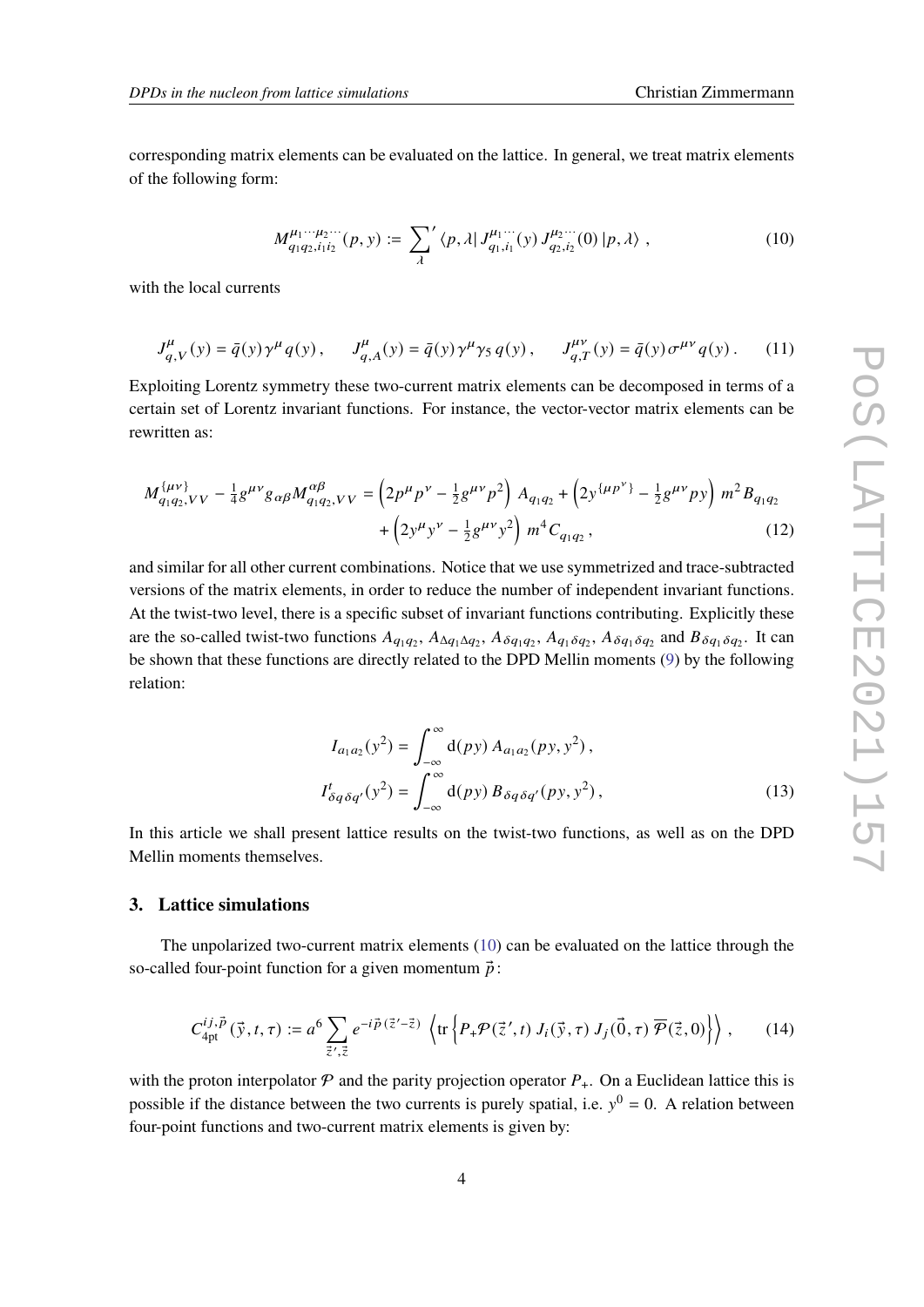<span id="page-4-0"></span>

**Figure 1:** Depiction of the five kinds of Wick contractions that contribute to the four-point function. For the graphs  $C_1$ ,  $C_2$  and  $S_1$  the explicit contribution depends on the quark flavor of the insertion operator. Since we have the same particle at the source and the sink,  $S_1$  depends only on one quark flavor. Moreover, if all considered quarks have the same mass (as it is the case in our setup),  $C_2$  depends only on the flavor of the propagators connected to the source or sink. In this graphic we also indicate the disconnected parts  $G_{3pt,q}^i$ and  $G_{2pt}$ , as well as the loops  $L_1^i$  $i_1$  and  $L_2^{ij}$  $\frac{i}{2}$ .

<span id="page-4-1"></span>
$$
2V\sqrt{m^2 + \vec{p}^2} \frac{C_{\text{4pt}}^{ij,\vec{p}}(\vec{y},t,\tau)}{C_{\text{2pt}}^{\vec{p}}(t)}\Bigg|_{0 \ll \tau \ll t} = \frac{\sum_{\lambda\lambda'}\bar{u}^{\lambda'}(p)P_{+}u^{\lambda}(p)\ \langle p,\lambda|J_i(y)J_j(0)|p,\lambda'\rangle}{\sum_{\lambda}\bar{u}^{\lambda}(p)P_{+}u^{\lambda}(p)}\Bigg|_{y^0=0}
$$
\n
$$
= \sum_{\lambda}^{\prime} \langle p,\lambda|J_i(y)J_j(0)|p,\lambda\rangle ,\qquad (15)
$$

where the limit on the l.h.s. ensures that excited states are suppressed. Evaluating the fermionic part of the four-point function [\(14\)](#page-3-1) leads to a sum of Wick contractions, which is specific to the current flavors. There are five kinds of Wick contractions, which we call  $C_1$ ,  $C_2$ ,  $S_1$ ,  $S_2$  and D. A graphical representation of the corresponding topologies in terms of quark lines is shown in figure [1.](#page-4-0) The explicit contraction again depends on the involved quark flavor combinations, which are indicated by corresponding subscripts. For light quarks and flavor conserving currents, the corresponding matrix elements in terms of the Wick contractions are given by:

<span id="page-4-2"></span>
$$
M_{ud,ij}(p, y)|_{y^0=0} = C_{1,uudd}^{ij,\vec{p}}(\vec{y}) + S_{1,u}^{ij,\vec{p}}(\vec{y}) + S_{1,d}^{ji,\vec{p}}(-\vec{y}) + D^{ij,\vec{p}}(\vec{y}),
$$
  
\n
$$
M_{uu,ij}(p, y)|_{y^0=0} = C_{1,uuuu}^{ij,\vec{p}}(\vec{y}) + C_{2,u}^{ij,\vec{p}}(\vec{y}) + C_{2,u}^{ji,\vec{p}}(-\vec{y}) + S_{1,u}^{ij,\vec{p}}(\vec{y}) + S_{1,u}^{ji,\vec{p}}(-\vec{y})
$$
  
\n
$$
+ S_2^{ij,\vec{p}}(\vec{y}) + D^{ij,\vec{p}}(\vec{y}),
$$
  
\n
$$
M_{dd,ij}(p, y)|_{y^0=0} = C_{2,d}^{ij,\vec{p}}(\vec{y}) + C_{2,d}^{ji,\vec{p}}(-\vec{y}) + S_{1,d}^{ij,\vec{p}}(\vec{y}) + S_{1,d}^{ji,\vec{p}}(-\vec{y})
$$
  
\n
$$
+ S_2^{ij,\vec{p}}(\vec{y}) + D^{ij,\vec{p}}(\vec{y}),
$$
\n(16)

where  $C_{1, uudd}^{ij, \vec{p}}(\vec{y})$  denotes the ratio of the corresponding contraction and the two-point function in the limit given at the l.h.s. of [\(15\)](#page-4-1). Since isospin symmetry is exact in our setup, the relations [\(16\)](#page-4-2) can be translated to the neutron case by interchanging the role of  $u$  and  $d$  quarks.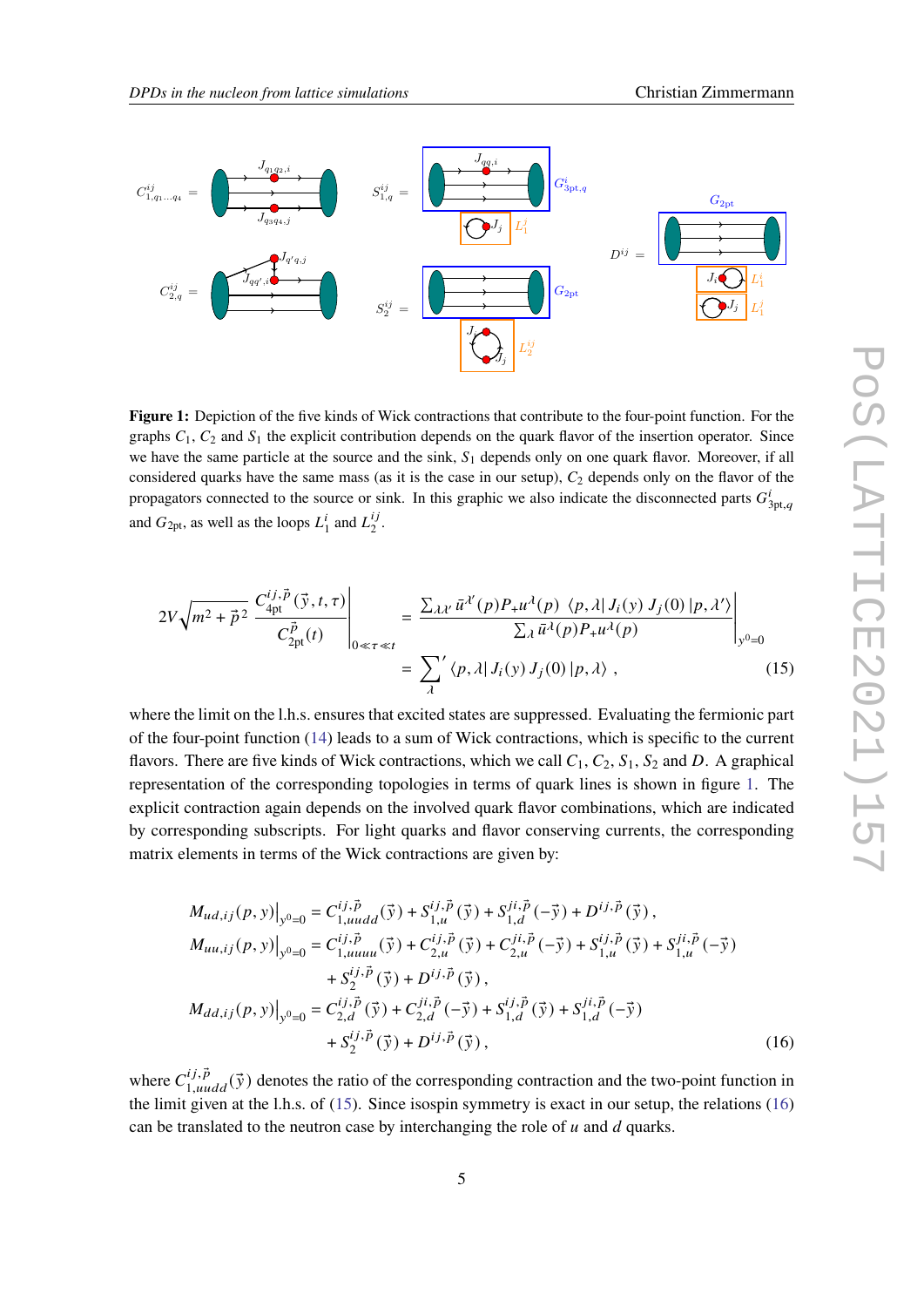<span id="page-5-0"></span>

|  | id $\beta$ a [fm] $L^3 \times T$ | $K_1$ $K_8$                                                             | $m_{\pi,K}$ [MeV] $m_{\pi}La$ configs |  |
|--|----------------------------------|-------------------------------------------------------------------------|---------------------------------------|--|
|  |                                  | H102 3.4 0.0856 $32^3 \times 96$ 0.136865 0.136549339 355, 441 4.9 2037 |                                       |  |

**Table 1:** Details on the CLS ensemble which is used for the calculation of the two-current matrix elements. The simulation includes 990 configurations.

The simulation of the four-point functions is performed on the CLS ensemble H102 [\[4\]](#page-8-3), where 990 configurations are used. The ensemble has  $n_f = 2 + 1 O(a)$ -improved Wilson fermions and employs the Lüscher-Weisz gauge action with  $\beta = 3.4$ . The pseudoscalar masses are  $m_{\pi} = 355$  MeV and  $m_K = 441$  MeV, the extension is  $96 \times 32^3$ . More details are given in table [1.](#page-5-0) Each contraction is evaluated on boosted proton sources (momentum smearing) [\[5\]](#page-8-4), where we use APE-smeared gauge links [\[6\]](#page-8-5). The source is located at the timeslice  $t_{src} = T/2 = 48a$  (open boundary conditions in time direction). The momentum smearing technique is again employed at the sink, which is located at the time-slice  $t_{src} + t$ . The source-sink separation t is specific to the proton momentum, where we use  $t = 12a$  for  $\vec{p} = \vec{0}$  and  $t = 10a$ , otherwise. We perform the calculation for six proton momenta up to  $|\vec{p}| \approx 1.57$  GeV. The graphs  $C_1$ ,  $C_2$  and  $S_1$  require the sequential source technique at the sink. Moreover, we use stochastic  $Z_2 \otimes Z_2$  noise vectors for the evaluation of various propagators. This applies for one propagator connecting one insertion and the sink in  $C_1$ , the propagator connecting the two insertions in  $C_2$ , and the propagator in the loop  $L_1$ , which appears in the graphs  $S_1$  and  $D$ . For the latter there exists also a version where one of the loops is located at a point-like insertion (fixed position). If applicable, the stochastic propagators are improved by exploiting ultra-locality of the action (hopping parameter expansion) [\[7\]](#page-8-6). All of the applied techniques are described in detail in [\[3\]](#page-8-2).

# **4. Results**

In the following, we discuss the results for the twist-two functions, which are obtained by solving the corresponding overdetermined systems of equations (e.g. [\(12\)](#page-3-2)) for  $py = 0$ . We take into account only the data of the connected contractions  $C_1$  and  $C_2$ , since those appear to be the cleanest. From fits of data for  $py \neq 0$  to a specific model, we are able to extrapolate the dependence of the twist-two functions on  $py$ , which enables us to perform the integral [\(13\)](#page-3-3), such that we obtain a first lattice result for the DPD Mellin moments. Notice that this is not feasible for every channel, due to data quality. The channels where a reliable extraction of the DPD Mellin moments is not possible we refer to as "bad" channels; these are not shown in our final results for the Mellin moments. For details on the model and the extrapolation, we refer to [\[3\]](#page-8-2).

We first consider the effects of the quark polarization. The corresponding results are plotted in figure [2.](#page-6-0) For all quark flavor combinations we observe dominance of the results for two unpolarized quarks. Polarization effects are visible for  $ud$  and  $uu$ , where in the latter case they are suppressed. For both flavor combinations, the largest polarized contribution is that for one quark being transversely polarized and the second one being unpolarized. These observations are similar for the twist-2 functions (figure  $2(b)$  and  $2(d)$ ) and for the DPD Mellin moments (figure  $2(a)$  and  $2(c)$ ).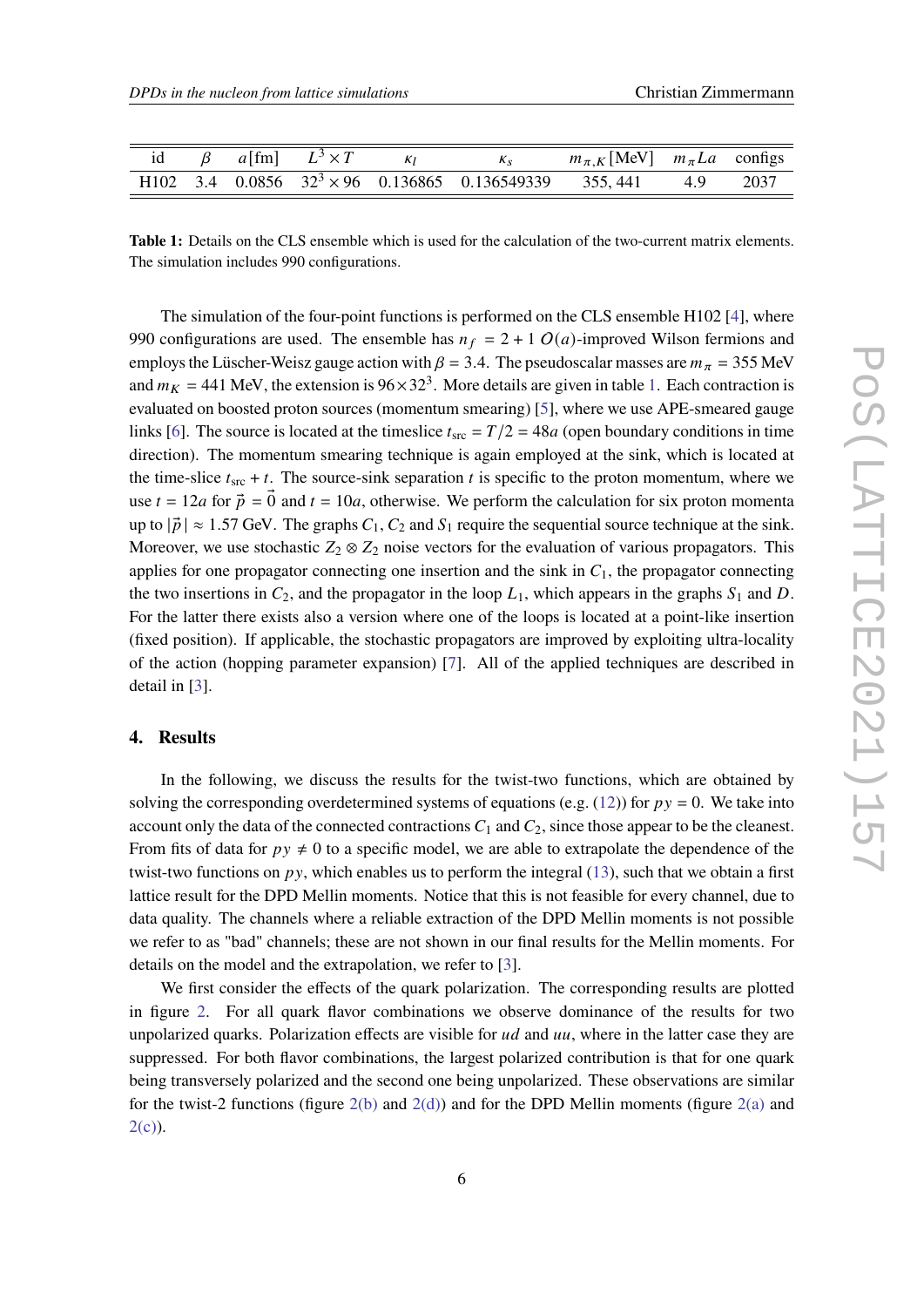<span id="page-6-4"></span><span id="page-6-3"></span><span id="page-6-1"></span><span id="page-6-0"></span>

<span id="page-6-2"></span>**Figure 2:** Comparison between different combinations of quark polarizations. This is shown for the DPD Mellin moments in (a) for the flavor combination  $ud$  and (c) for  $uu$ , as well as for the corresponding twist-two functions in (b) and (d).

The second important aspect to be studied is the dependence on the quark flavor. In this context, we consider the results for two unpolarized quarks, as well as the channels for one quark being transversely polarized and the other one being unpolarized. This is plotted in figure [3\(a\)](#page-7-0) and [3\(b\),](#page-7-1) respectively. In both cases, a clear dependence on the flavor can be observed. In particular, the dependence on the quark distance  $\nu$  differs between the different flavor combinations. This is in contrast to assumptions that are made in the derivation for the pocket formula [\(3\)](#page-1-1), where one requires a flavor independent function  $G(y)$  parameterizing the dependence on the transverse quark distance (see  $(2)$ ).

The last subject we want to address here, is the strength of quark-quark correlations. These can be studied by factorizing DPDs in terms of impact parameter distributions, see [\(8\)](#page-2-1). At the level of Mellin moments a factorized expression is given by an integral over a product of Pauli and Dirac form factors. Explicitly, we find: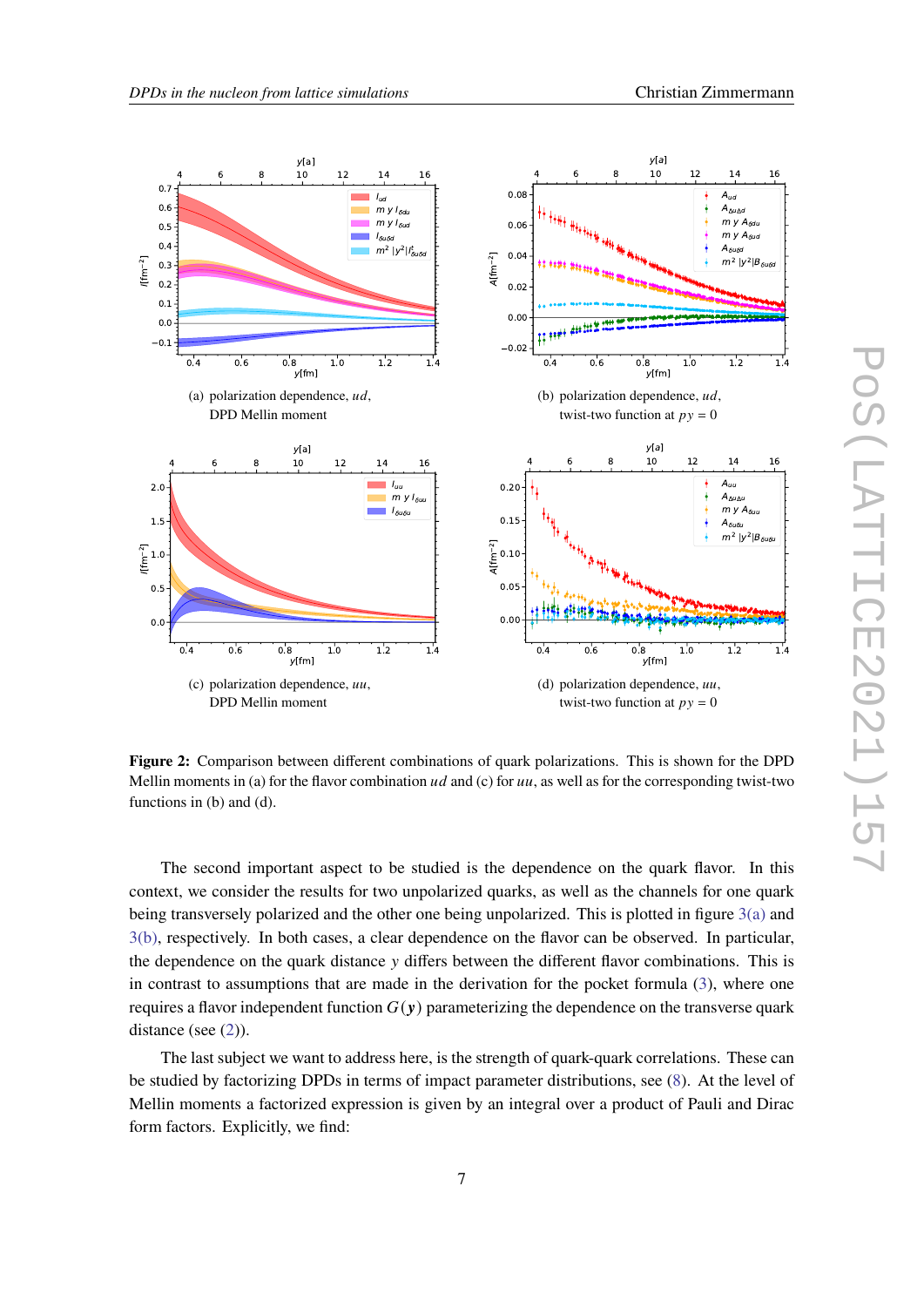<span id="page-7-1"></span>

<span id="page-7-0"></span>

**Figure 3:** Dependence of the DPD Mellin moments on the quark flavor for two unpolarized quarks (a) and one transversely polarized quark (b). On the vertical axis we use a logarithmic scale.

<span id="page-7-3"></span>

**Figure 4:** The DPD Mellin moments  $I_{ud}$  (a) and  $I_{uu}$  (b). These are compared to the results obtained from the corresponding factorized expression [\(17\)](#page-7-2). The blue curve represents the contribution from the  $F_1F_1$  term.

<span id="page-7-2"></span>
$$
I_{qq'}(-y^2) \stackrel{?}{=} \int \frac{dr}{2\pi} r J_0(ry) \left[ F_1^q(-r^2) F_1^{q'}(-r^2) + \frac{r^2}{4m^2} F_2^q(-r^2) F_2^{q'}(-r^2) \right],\tag{17}
$$

where  $F_1$  and  $F_2$  denote the Pauli and Dirac form factors of the proton. In the present work we use the form factor data that has been generated in the context of the simulation described in [\[8\]](#page-8-7).

In figure [4](#page-7-3) we compare our results for the DPD Mellin moment (green) representing the l.h.s. of [\(17\)](#page-7-2) with the corresponding result of the form factor integral on the r.h.s. of (17) (red). We also show the contribution of the  $F_1F_1$ -term, separately (blue). We observe for the two flavor combinations  $ud$  and  $uu$  that the factorized expression yields the correct order of magnitude. However, we find visible deviations. In the case of  $ud$  and small quark distances  $y$ , the factorized result appears to